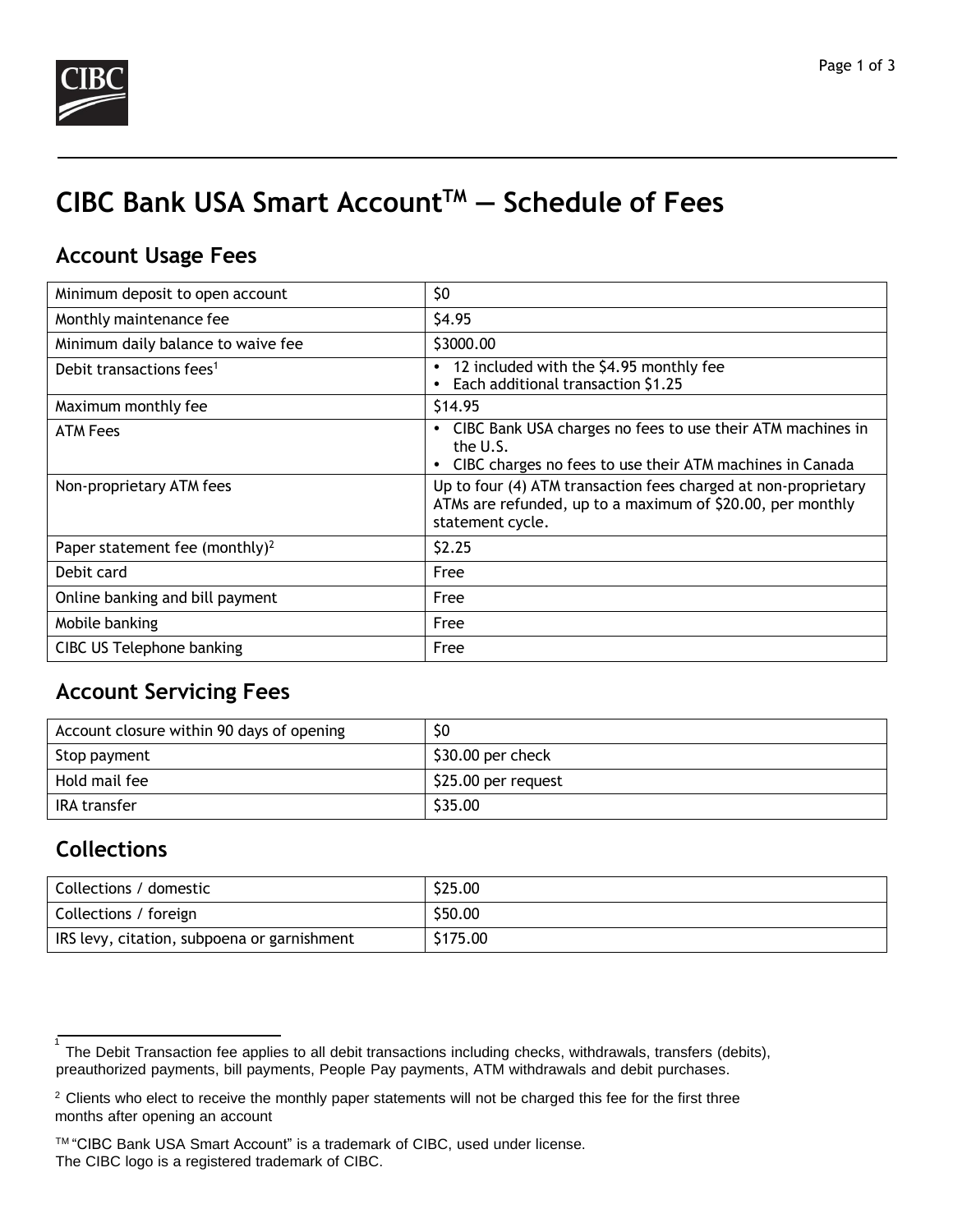### **CIBC Bank USA Smart AccountTM – Schedule of Fees**

# **Overdrafts and Returned Payments**

| Automatic transfer from one account to another to<br>cover overdraft | S10.00 per transfer |
|----------------------------------------------------------------------|---------------------|
| Returned deposited item fee (chargeback)                             | \$10.00             |

# **Check**

| Check cashing for non-clients     | \$5.00 per check      |
|-----------------------------------|-----------------------|
| Counter checks / temporary checks | $$1.00$ per 10 checks |
| Money orders                      | \$3.00                |
| Official check                    | \$5.00                |

# **Images and Photocopy Requests**

| Copy per check or deposit item | \$5.00 |
|--------------------------------|--------|
| Copy per statement             | \$5.00 |

## **International Services**

| Immigration letter      | Free    |
|-------------------------|---------|
| Foreign currency orders | Varies  |
| Foreign draft           | \$30.00 |

### **Research**

| Account activity (since last statement date) | Free                                   |
|----------------------------------------------|----------------------------------------|
| Account research                             | \$25.00 per half hour, \$25.00 minimum |
| Balance inquiry                              | Free                                   |

### **Additional Services and Fees**

| Coin counting $-$ customer only         | Free   |
|-----------------------------------------|--------|
| Messenger service / armored car service | Varies |
| Notary service                          | Free   |
| Savings bond redemption                 | Free   |